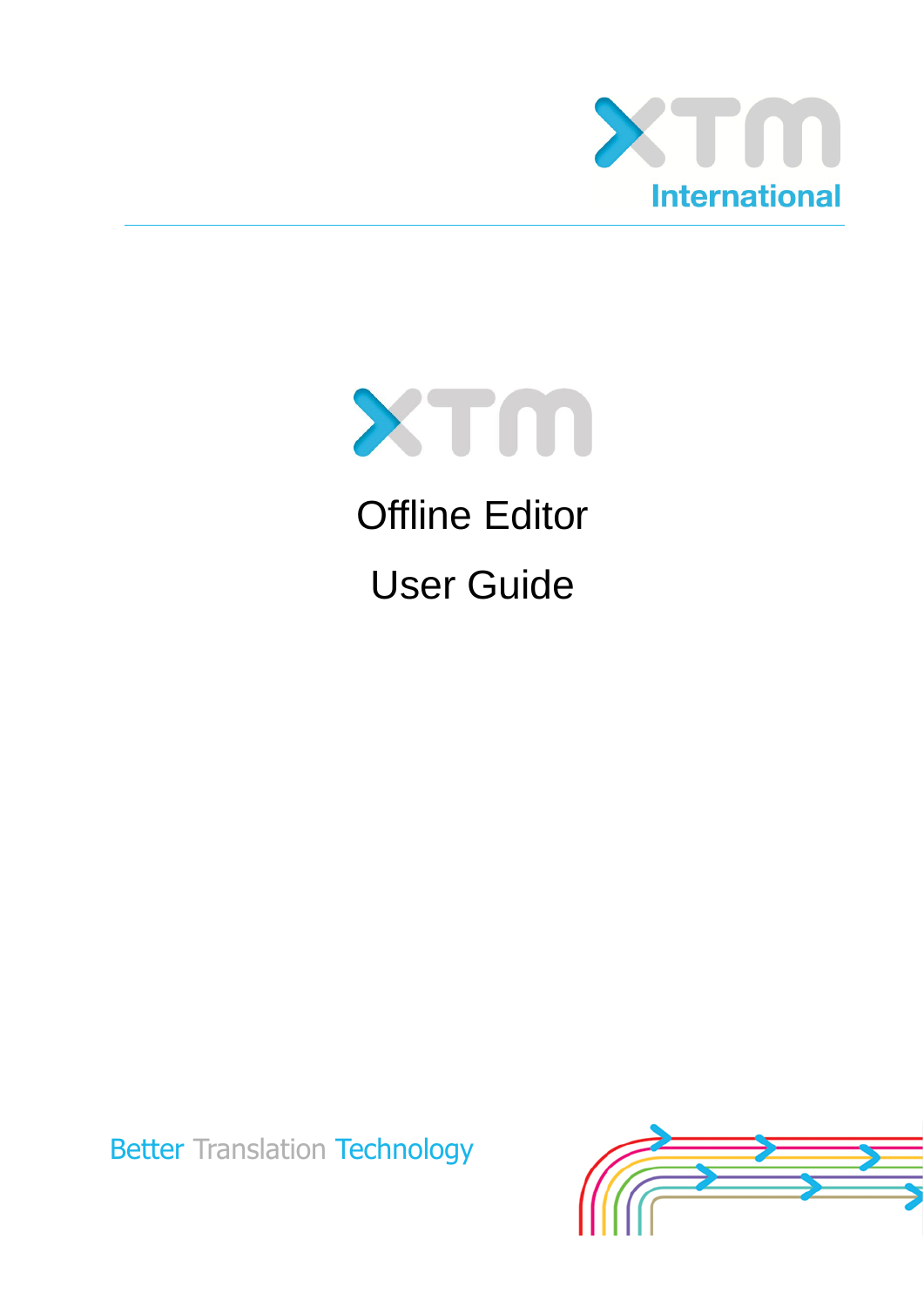Documentation for the XTM Offline Editor Version 7.7

Published by XTM International Ltd.

© Copyright XTM International Ltd. All rights reserved. No part of this publication may be reproduced or transmitted in any form or by any means, including photocopying, without the written permission of XTM International Ltd.

Updated July 2013

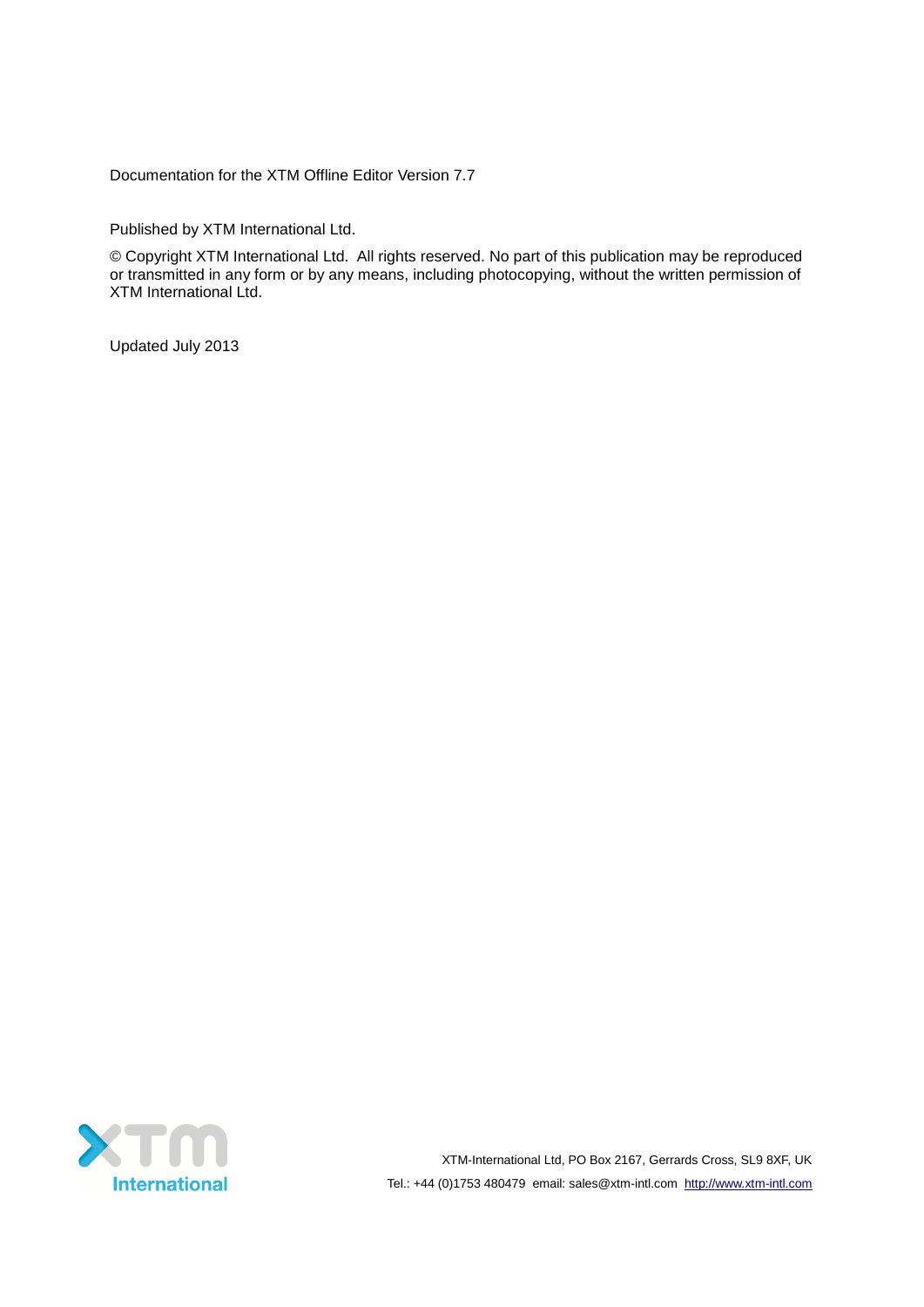# <span id="page-2-0"></span>**Table of Contents**

| 10. |  |
|-----|--|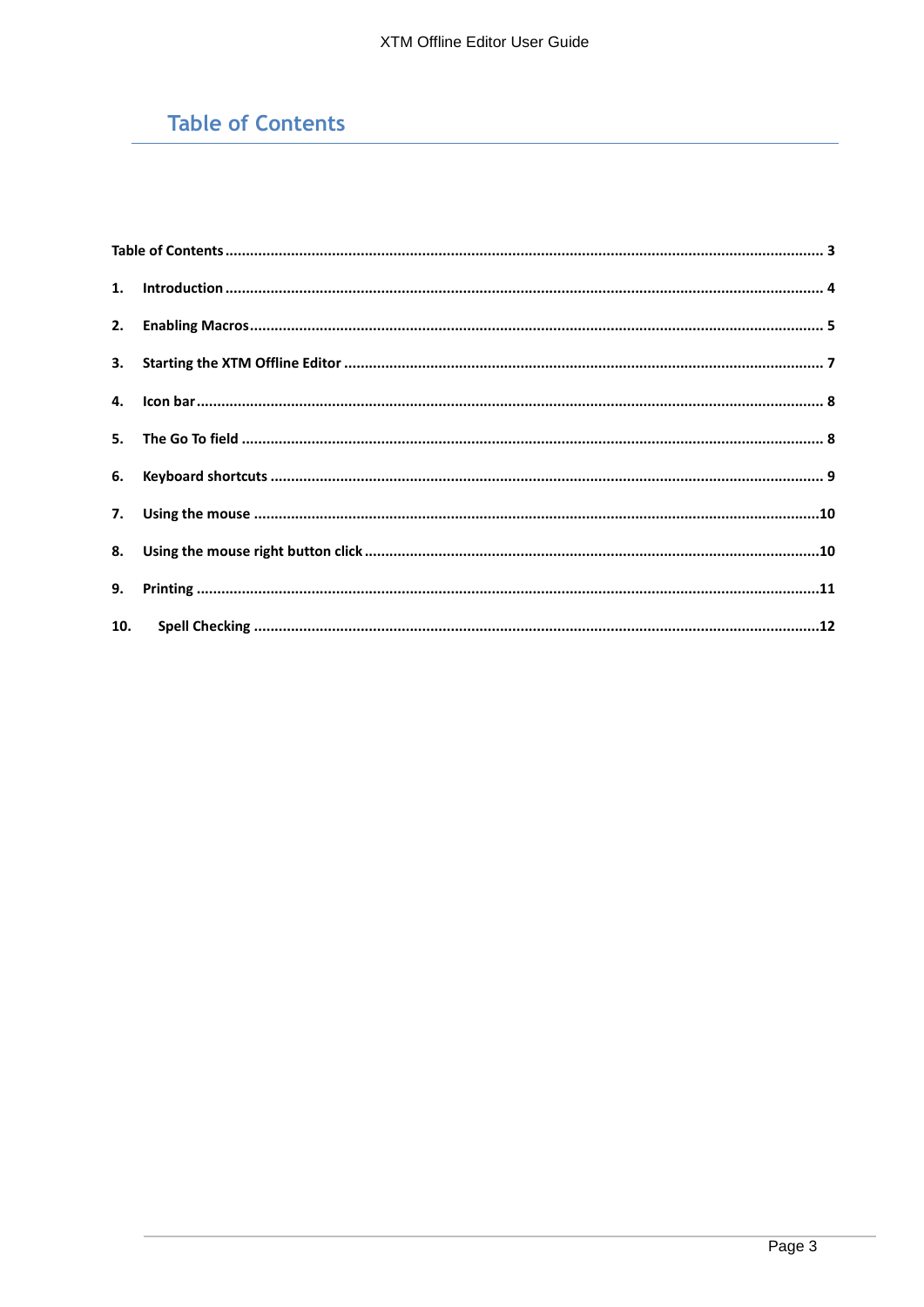### <span id="page-3-0"></span>**1. Introduction**

The XTM Offline Editor is a self-contained Microsoft Excel application. The only software that you need to install to use it is a correct version of Microsoft Excel.

The XTM Offline Editor works in similar manner to the online, browser based version of XTM Editor. If you have used the XTM Editor then you will be familiar with the main principles of the XTM Offline Editor. Comments appear as Excel comments, to the right of the target segment column.

**You can only have one XTM Offline Editor Application running at a time. Attempting to run more than one may cause inconsistencies and problems.** You may have other Excel spreadsheets open.

#### **Minimum software requirements**

The following software configuration is required to run the XTM Offline Editor:

- 1. Microsoft Windows XP or later
- 2. Microsoft Excel 2007, 2010 or 2013 32 bit edition

Or

- 1. Mac OS X 10.5.8 (Leopard) or later
- 2. Microsoft Excel 2011 for the Mac

The application will not run with 64 bit editions of Excel. Microsoft recommends that you should normally install the 32 bit edition.

The application will not currently work with the Mac version of Excel.

#### **Minimum hardware requirements**

Windows PC with a minimum of 512Mb RAM and a Pentium 4 processor or above, Core 2 duo or better preferred.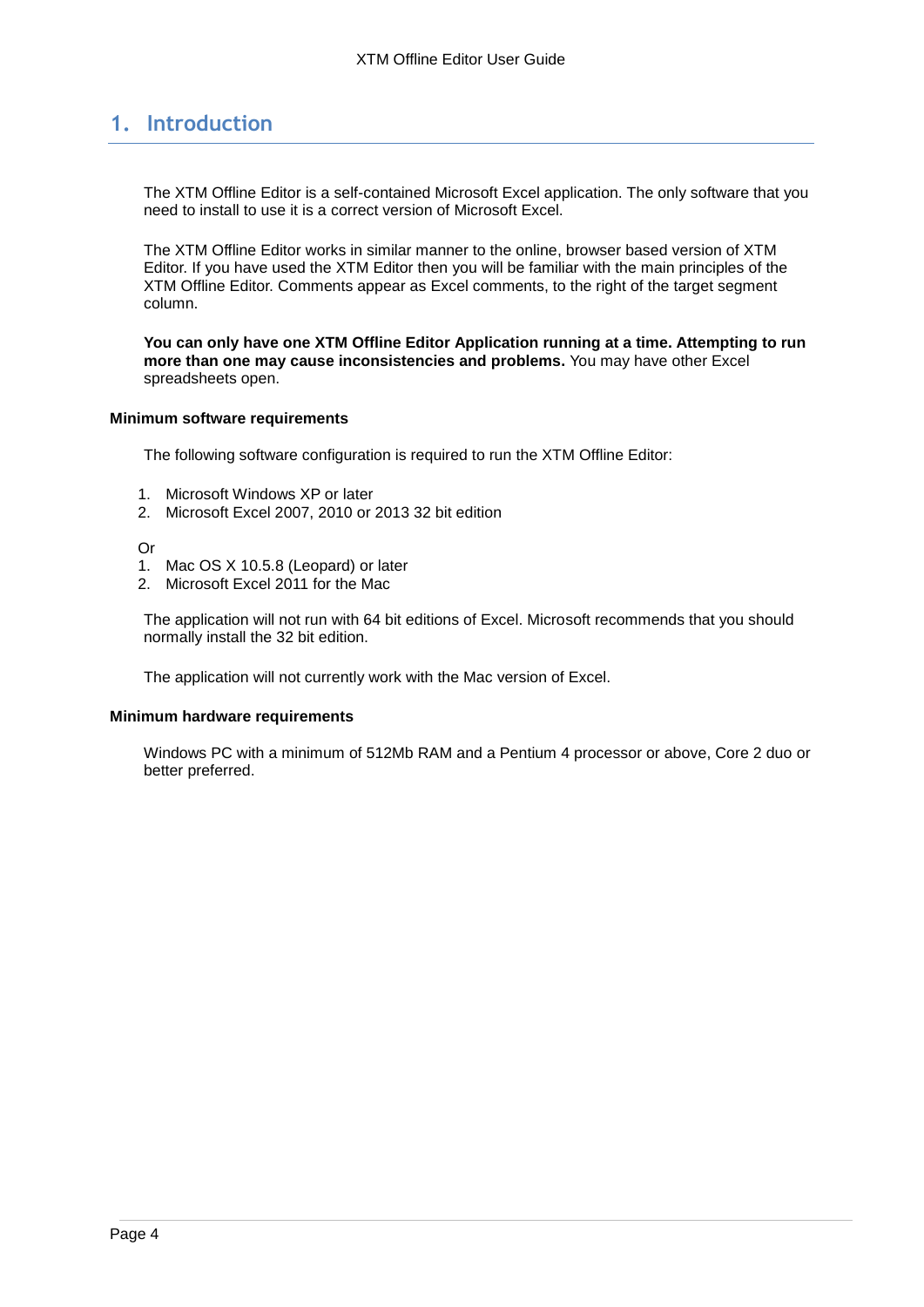## <span id="page-4-0"></span>**2. Enabling Macros**

Please make sure that you have enabled macros in Excel:

1. Please select File->Options:



#### 2. Select Trust Center:

| <b>Excel Options</b>        |                                                                                          |  |  |  |
|-----------------------------|------------------------------------------------------------------------------------------|--|--|--|
| General                     | General options for working with Excel.                                                  |  |  |  |
| <b>Formulas</b>             |                                                                                          |  |  |  |
| Proofing                    | <b>User Interface options</b>                                                            |  |  |  |
| Save                        | Show Mini Toolbar on selection $\odot$                                                   |  |  |  |
| Language                    | Enable Live Preview <sup>1</sup><br>√<br>Silver $\blacktriangleright$<br>Color scheme:   |  |  |  |
| Advanced                    | ScreenTip style:<br>Show feature descriptions in ScreenTips<br>▼                         |  |  |  |
| Customize Ribbon            | When creating new workbooks                                                              |  |  |  |
| <b>Ouick Access Toolbar</b> |                                                                                          |  |  |  |
| Add-Ins                     | <b>Body Font</b><br>Use this font:                                                       |  |  |  |
| <b>Trust Center</b>         | Font size:<br>11 <sup>1</sup><br><b>Normal View</b><br>Default view for new sheets:<br>▼ |  |  |  |
|                             | ÷<br>з<br>Include this many sheets:                                                      |  |  |  |
|                             | Personalize your copy of Microsoft Office                                                |  |  |  |
|                             | Andrzej Zydroń<br>User name:                                                             |  |  |  |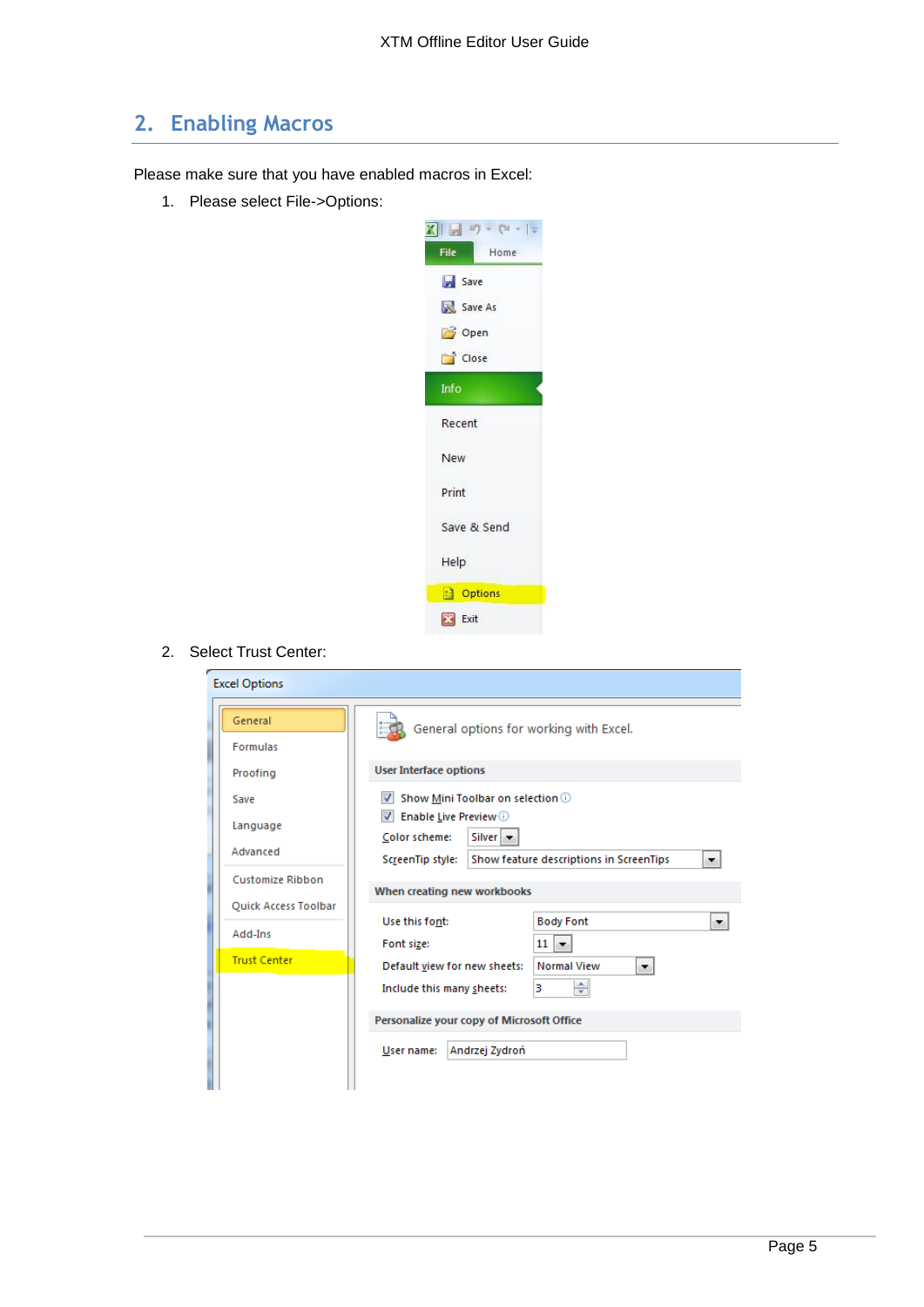3. Select the 'Trust Center Settings…' button on the right side



4. Select Macros and please insure that 'Disable all macros except digitally signed macros' is selected:

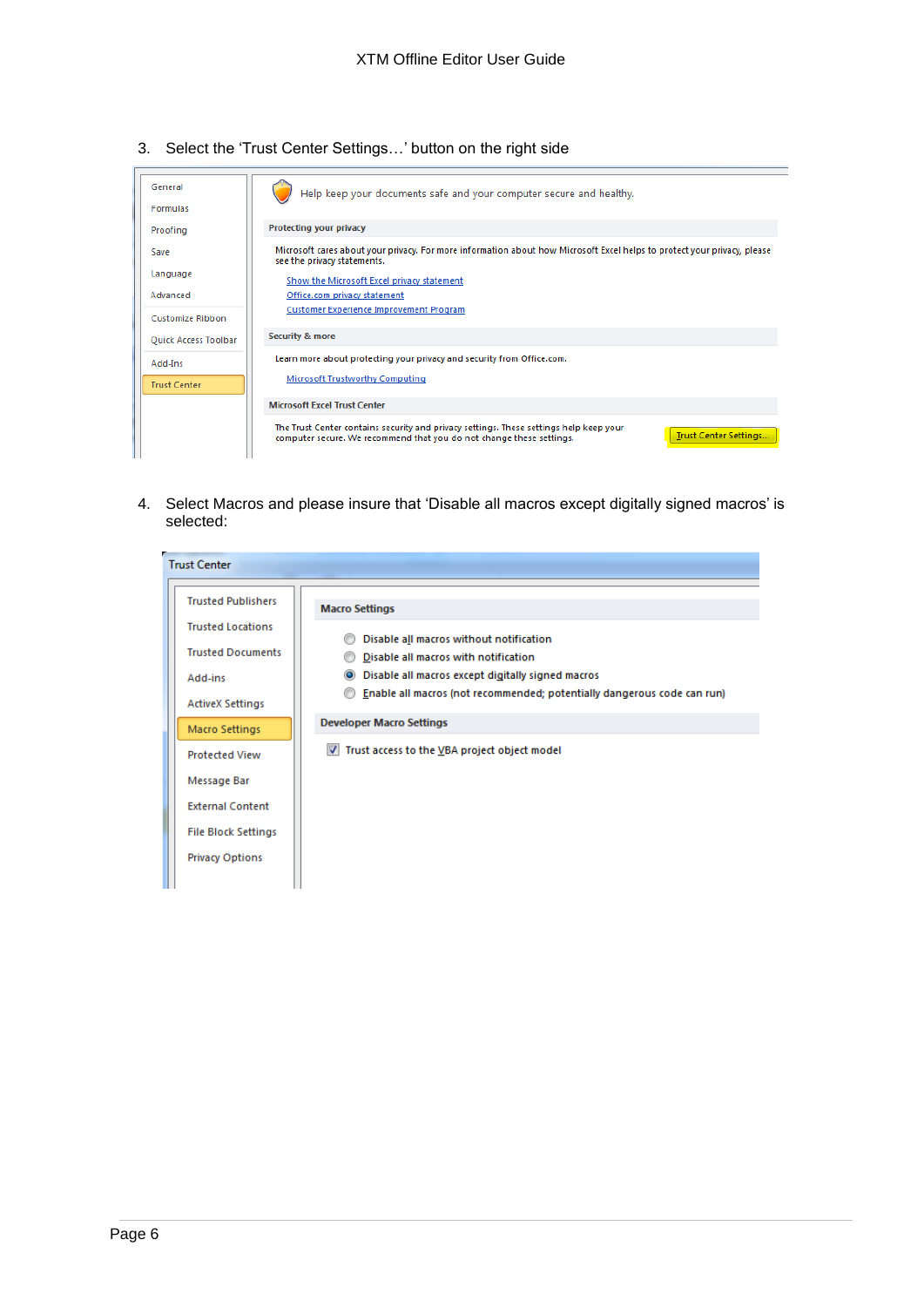## <span id="page-6-0"></span>**3. Starting the XTM Offline Editor**

On opening the XTM Offline Editor file using Excel you must enable editing:



The exact format of the messages will vary depending on the version of Excel being used.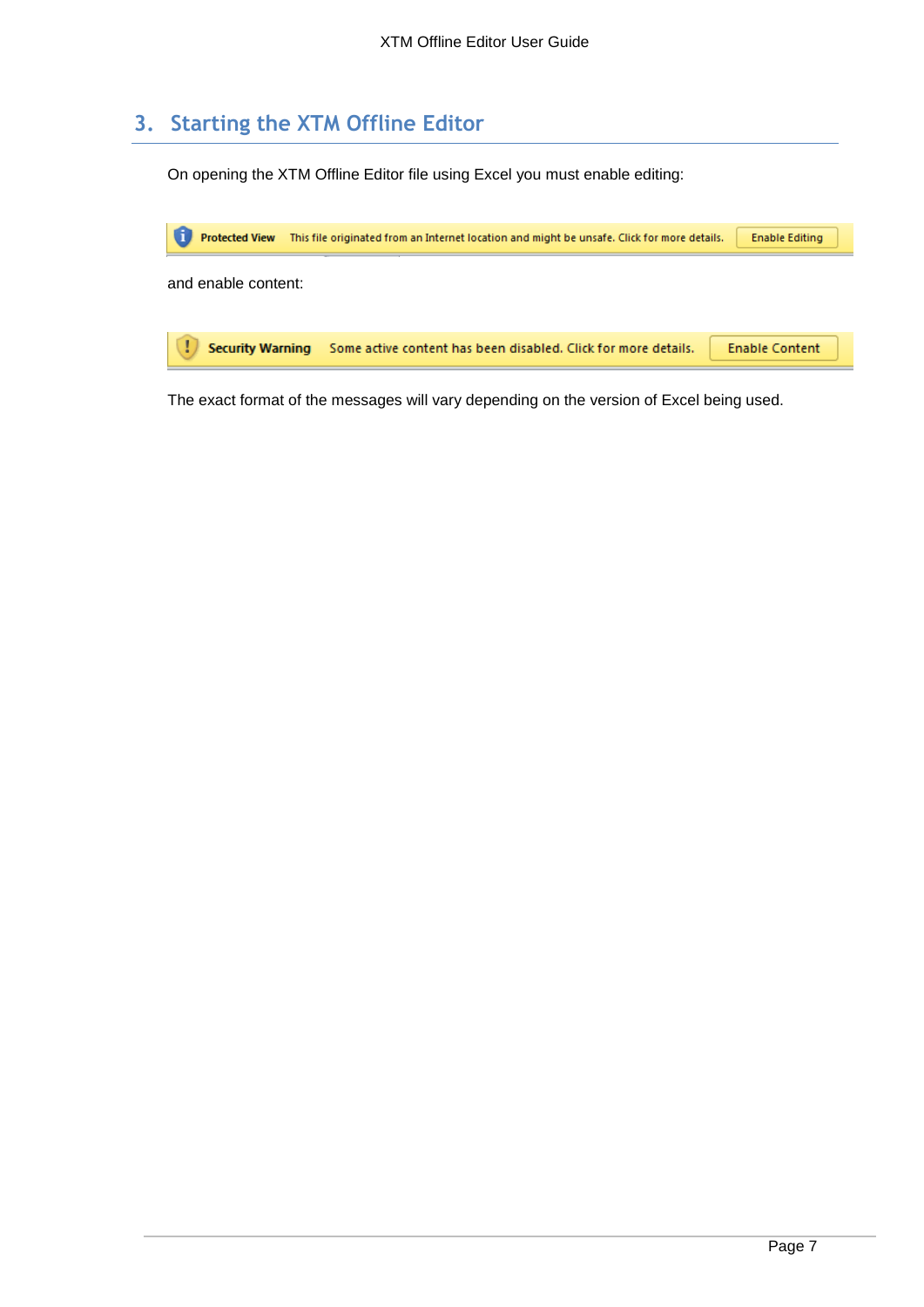## <span id="page-7-0"></span>**4. Icon bar**

The icons are the same in operation as for the online XTM Editor:



The floating icon bar provides quick access to key functions:

| <b>Icon</b> | <b>Function</b>                                                                                                                             |
|-------------|---------------------------------------------------------------------------------------------------------------------------------------------|
|             | Spell check all target language segments                                                                                                    |
|             | Go to previous incomplete segment                                                                                                           |
|             | Go to next incomplete segment                                                                                                               |
|             | Add a comment (this function is also available from the right button click menu list)                                                       |
|             | Go to previous segment with comments                                                                                                        |
|             | Go to next segment with comments                                                                                                            |
|             | Go to next segment with errors                                                                                                              |
|             | Invoke the Find and Replace dialog box                                                                                                      |
|             | Invoke the Setup dialog box to switch on or off auto spell checking of target<br>segments and to show all terminology and matching comments |
|             | Show this help                                                                                                                              |

## <span id="page-7-1"></span>**5. The Go To field**

The 'Go To' field at in the header section allows you to go straight to the selected segment ID:

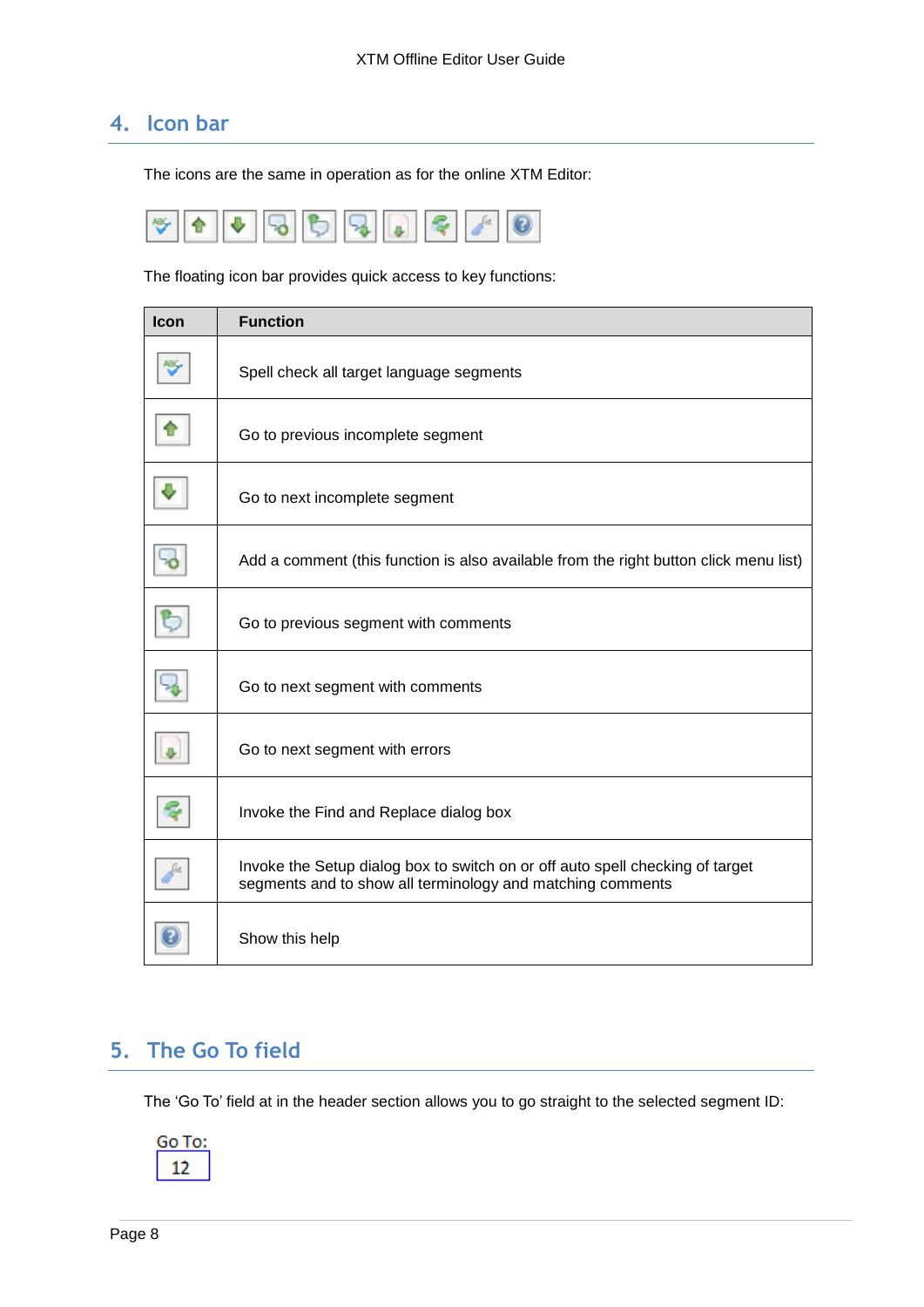# <span id="page-8-0"></span>**6. Keyboard shortcuts**

XTM Offline Editor has different keyboard shortcuts than the XTM Editor

| <b>Keystroke</b>          | <b>Function</b>                                                                                                                     |
|---------------------------|-------------------------------------------------------------------------------------------------------------------------------------|
| Tab                       | Saves the current segment and moves to the next segment.                                                                            |
| Shitf+Tab                 | Moves to the previous segment.                                                                                                      |
| Return                    | Saves the current segment moves to the next segment and copies<br>the first match, if any, to the target field of the next segment. |
| <b>Escape</b>             | Undoes any editing in the current segment and moves to the next<br>segment                                                          |
| F <sub>1</sub>            | Open this Help document                                                                                                             |
| Control+x                 | Cut                                                                                                                                 |
| Control+c,                | Copy                                                                                                                                |
| Control+v,                | Paste                                                                                                                               |
| Control+f                 | Opens the Find and Replace dialog window                                                                                            |
| Control+g                 | Opens the Go To Segment dialog window                                                                                               |
| Control+m                 | Add a translation comment to this segment                                                                                           |
| Control+o                 | Concordance                                                                                                                         |
| Control+p                 | Print                                                                                                                               |
| Control+t                 | Copies the source text to the target segment.                                                                                       |
| Control+End               | Go to the last segment                                                                                                              |
| Control+Home              | Go to the first segment                                                                                                             |
| Control+Up arrow          | Go to the previous incomplete segment                                                                                               |
| <b>Control+Down arrow</b> | Go to the next incomplete segment                                                                                                   |
| Control+,                 | Go to the previous segment with a translation comment                                                                               |
| Control+.                 | Go to the next segment with a translation comment                                                                                   |
| Control+\                 | Concordance                                                                                                                         |
| Control+e                 | Go to the next segment with errors                                                                                                  |
| Control+09                | Inserts the appropriate inline element<br>e.g. Control+1 = $\{1\}$ , Control+0 = $\{10\}$ etc                                       |
| Control+Space             | Inserts a hard space character, e.g. {sp}                                                                                           |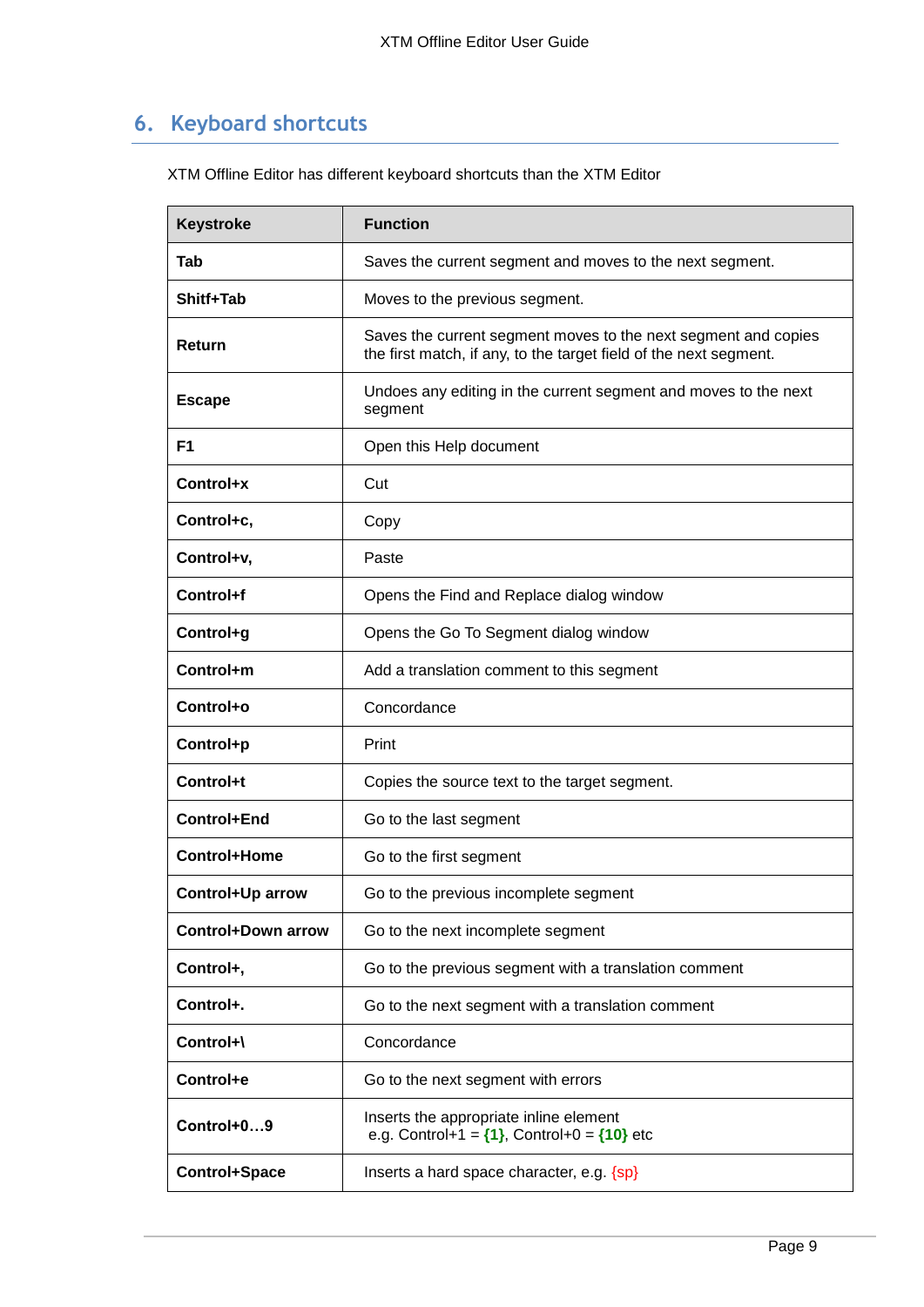## <span id="page-9-0"></span>**7. Using the mouse**

Clicking the mouse on the following areas has the following effect:

| <b>Clicking on</b>    | <b>Function</b>                                                                                                                                                         |
|-----------------------|-------------------------------------------------------------------------------------------------------------------------------------------------------------------------|
| <b>Target segment</b> | Opens the segment to reveal any inline element details, terminology and<br>matching. Places the cursor in the target segment text and selects the<br>whole of the text. |
|                       | Use the Tab or Return keys to move to the next segment.                                                                                                                 |
| Source segment        | Copies the source text to the target segment                                                                                                                            |
| Any term              | Replaces the source term with the target term within the target segment.                                                                                                |
| Any match             | Copies the match to the target segment                                                                                                                                  |

## <span id="page-9-1"></span>**8. Using the mouse right button click**

Clicking the mouse right button while editing a segment has no effect. Clicking the mouse right button outside of the target cell will bring up the following menu:

| Spellcheck All Segments                 |
|-----------------------------------------|
| Concordance (Ctrl+\)                    |
| Previous Incomplete Segment (Ctrl+Up)   |
| Next Incomplete Segment (Ctrl+Down)     |
| Add Translation Comment (Ctrl+M)        |
| Previous Segment with Comments (Ctrl+,) |
| Next Segment with Comments (Ctrl+.)     |
| Next Segment with Errors (Ctrl+E)       |
| Find and Replace (Ctrl+F)               |
| GoTo Segment No: (Ctrl+G)               |
| <b>Settings</b>                         |
| Print (Ctrl+P)                          |
| Help (F1)                               |

These menu items are the same as for the icon bar with the addition of the 'GoTo Segment No:', Concordance and Print options.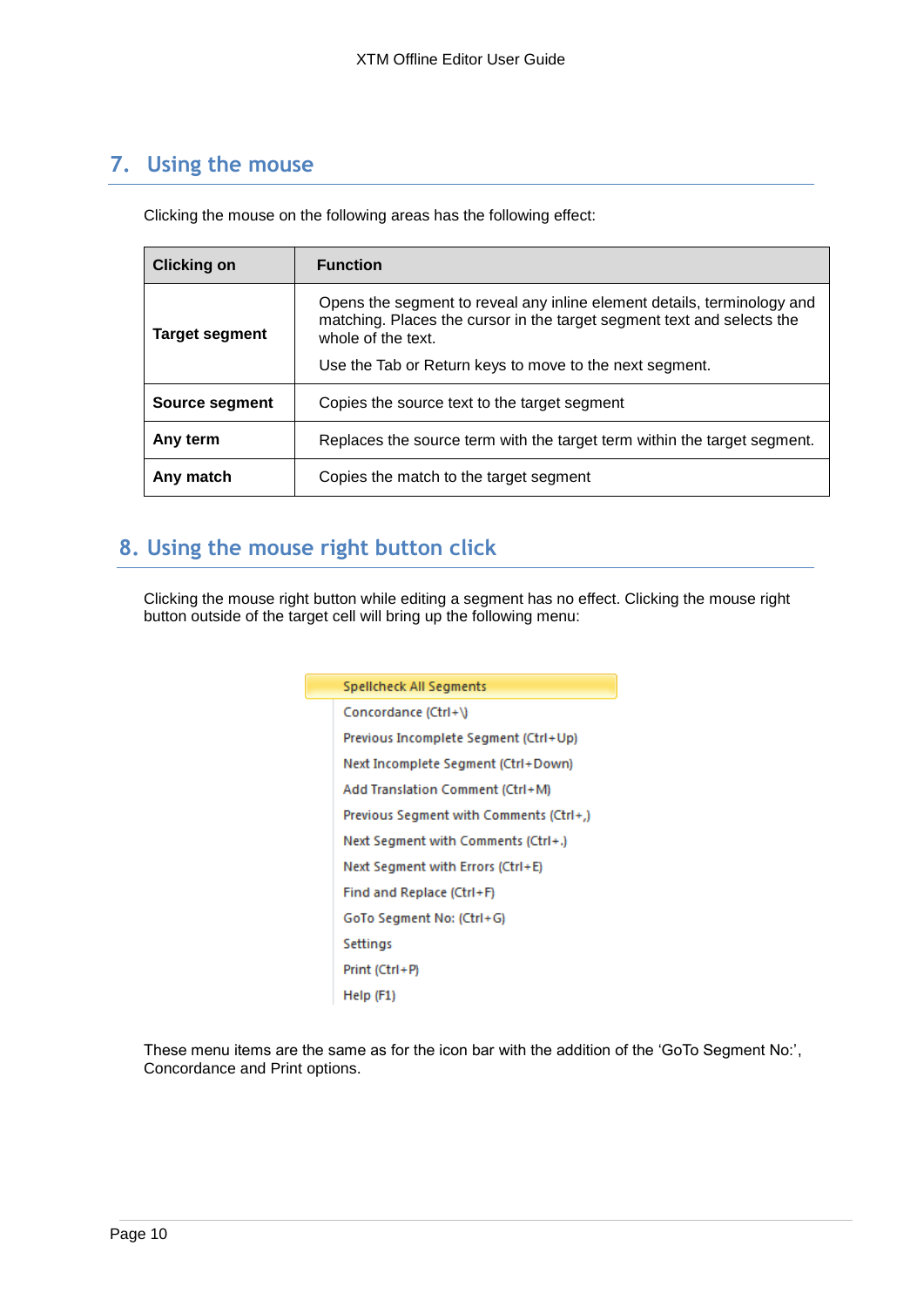### <span id="page-10-0"></span>**9. Printing**

| Print                        |                                                                                            |                                    | P<br>x           |
|------------------------------|--------------------------------------------------------------------------------------------|------------------------------------|------------------|
| Printer                      |                                                                                            |                                    |                  |
| Name:                        | G Officejet Pro 8000 A809 [7FF9CF]                                                         | ▼                                  | Properties       |
| Status:<br>Type:<br>Where:   | Idle<br>HP Color Laser Jet 2800 Series PS<br><b>USB001</b>                                 |                                    | Find Printer     |
| Comment:                     |                                                                                            |                                    | Print to file    |
| Print range                  |                                                                                            | Copies                             |                  |
| $\odot$ All<br>Page(s) From: | 싂<br>≑∥ <u>T</u> o:                                                                        | Number of copies:                  | ÷<br>Ŀ           |
| Print what<br>Selection      | <b>Entire workbook</b><br>Acti <u>v</u> e sheet(s)<br><b>C</b> Table<br>Ignore print areas | $\frac{1}{2}$<br>$\frac{ 2 3 }{2}$ | <b>V</b> Collate |
| <b>Preview</b>               |                                                                                            | OK                                 | Cancel           |

You can use the Control+P keyboard shortcut to bring up the Print Dialog box:

The XTM Offline Editor application will automatically select the region to be printed and set the 'Selection' option in the 'Print what' section. You can choose the printer that you wish to use and get a print preview if required.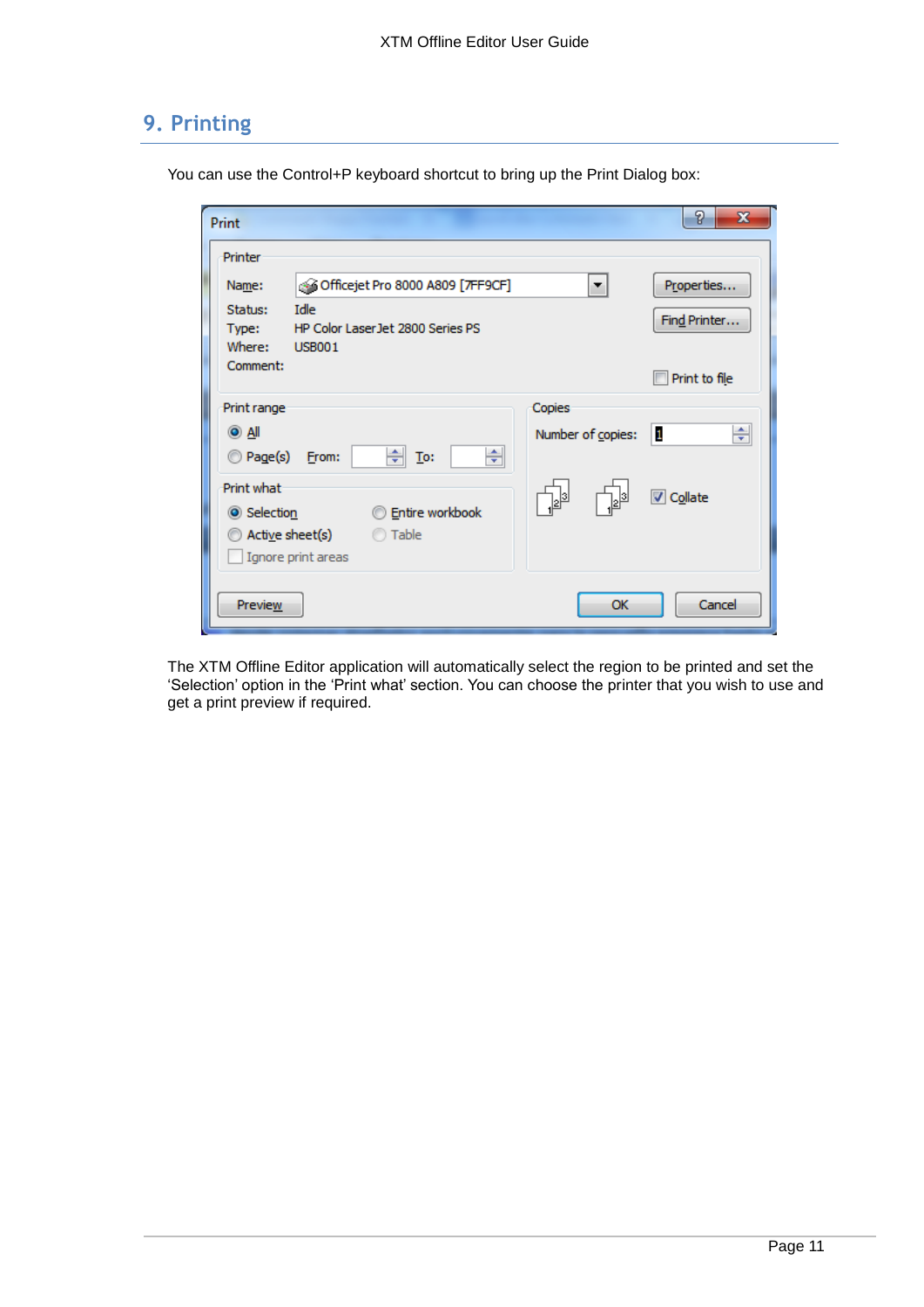## <span id="page-11-0"></span>**10. Spell Checking**

You need to make sure that the correct default target language has been selected using the File-> Options->Language option order for spell checking to work properly:

|                                          | 2<br>$\times$<br><b>Excel Options</b>                                                                                                                                                                   |  |
|------------------------------------------|---------------------------------------------------------------------------------------------------------------------------------------------------------------------------------------------------------|--|
| General<br><b>Formulas</b>               | Set the Office Language Preferences.                                                                                                                                                                    |  |
| Proofing                                 | <b>Choose Editing Languages</b>                                                                                                                                                                         |  |
| Save                                     | Add additional languages to edit your documents. The editing languages set language-specific features, including dictionaries, grammar checking, and sorting $\odot$                                    |  |
| Language                                 | Keyboard Layout Proofing (Spelling, Grammar)<br><b>Editing Language</b>                                                                                                                                 |  |
| Advanced                                 | ABC Installed<br>English (United Kingdom) <default> Enabled<br/>Remove<br/><b>ABC</b><br/>Installed<br/>Spanish (Chile)<br/>Not enabled</default>                                                       |  |
| Customize Ribbon                         | Set as Default                                                                                                                                                                                          |  |
| <b>Ouick Access Toolbar</b>              |                                                                                                                                                                                                         |  |
| Add-Ins                                  | [Add additional editing languages]<br>Add<br>$\vee$                                                                                                                                                     |  |
| <b>Trust Center</b>                      | Let me know when I should download additional proofing tools.                                                                                                                                           |  |
| <b>Choose Display and Help Languages</b> |                                                                                                                                                                                                         |  |
|                                          | Set the language priority order for the buttons, tabs and Help ®                                                                                                                                        |  |
|                                          | Help Language<br>Display Language                                                                                                                                                                       |  |
|                                          | <b>Match Microsoft Windows <default></default></b><br>1. Match Display Language <default><br/>1.<br/><math display="inline">\Delta</math><br/><math display="inline">\hat{\phantom{a}}</math></default> |  |
|                                          | 2. English<br>2.<br>English<br>$\blacktriangledown$<br>$\blacktriangledown$                                                                                                                             |  |
|                                          | Set as Default<br>Set as Default                                                                                                                                                                        |  |
|                                          | > View display languages installed for each Microsoft Office program                                                                                                                                    |  |
|                                          | How do I get more Display and Help languages from Office.com?                                                                                                                                           |  |
|                                          | <b>Choose ScreenTip Language</b>                                                                                                                                                                        |  |
|                                          | Set your Screen Tip language Match Display Language v                                                                                                                                                   |  |
|                                          | How do I get more ScreenTip languages from Office.com?                                                                                                                                                  |  |
|                                          |                                                                                                                                                                                                         |  |
|                                          |                                                                                                                                                                                                         |  |
|                                          | OK<br>Cancel                                                                                                                                                                                            |  |

When spell checking the whole project, please be aware that the 'Ignore All' option only applies to the segment currently being checked. If you wish to ignore specific words for the whole of file then please add them to a custom dictionary, by selecting Options->:

| Spelling: English (New Zealand)               | P<br>$\mathbf{x}$  |
|-----------------------------------------------|--------------------|
| Not in Dictionary:                            |                    |
| portátiles                                    | <b>Ignore Once</b> |
|                                               | Ignore All         |
|                                               | Add to Dictionary  |
| Suggestions:                                  |                    |
| portative<br>业<br>port tiles                  | Change             |
| prattles<br>potatoes                          | Change All         |
| $\overline{\phantom{a}}$                      | AutoCorrect        |
| English (New Zealand)<br>Dictionary language: |                    |
| <del></del><br>Undo Last<br>Options           | Close              |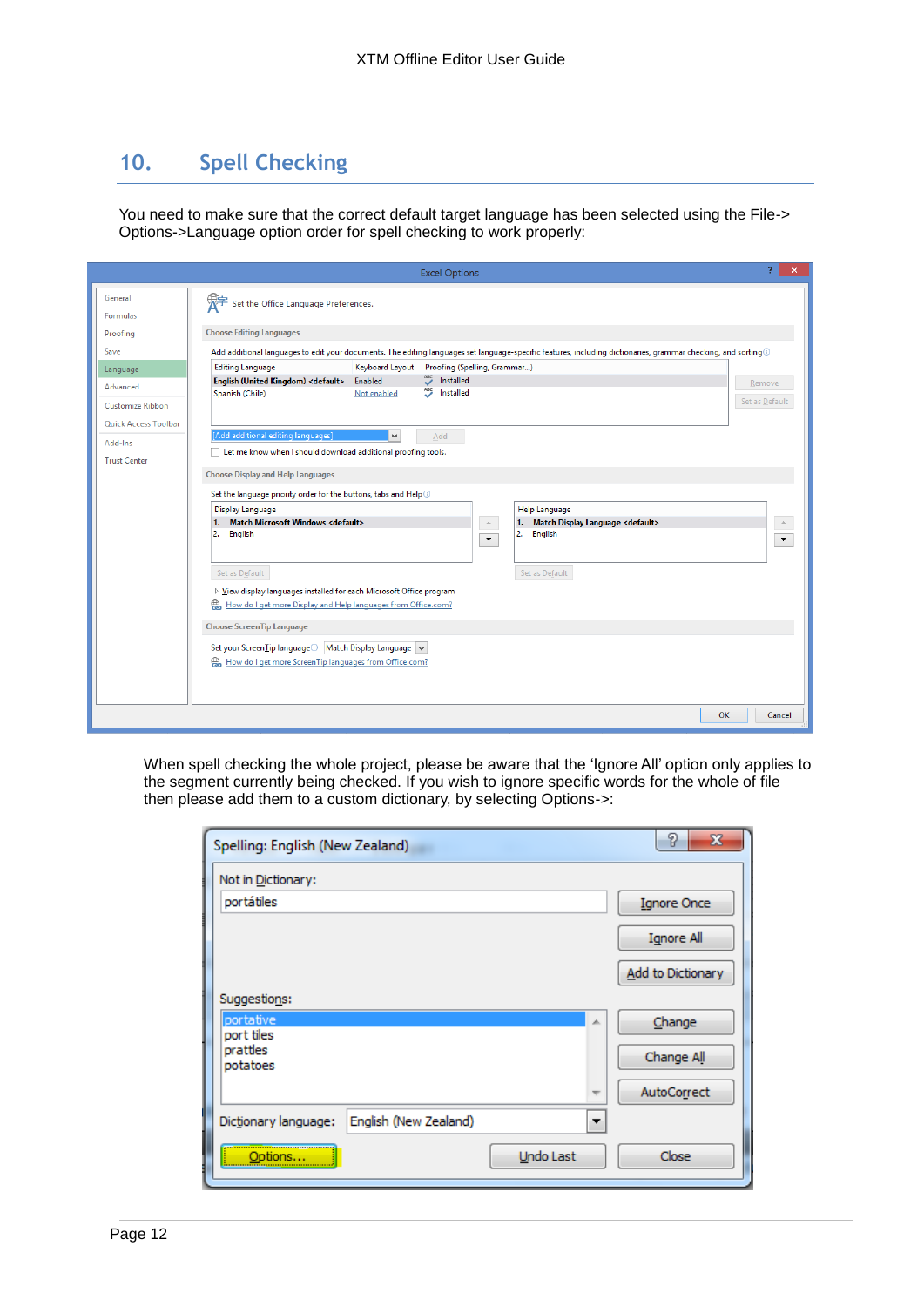| <b>Excel Options</b> |                                                                                   | $\overline{\mathbf{x}}$<br>P |
|----------------------|-----------------------------------------------------------------------------------|------------------------------|
| General              | $\frac{\text{ABC}}{\sqrt{4}}$<br>Change how Excel corrects and formats your text. |                              |
| Formulas             |                                                                                   |                              |
| Proofing             | <b>AutoCorrect options</b>                                                        |                              |
| Save                 | Change how Excel corrects and formats text as you type:<br>AutoCorrect Options    |                              |
| Language             | When correcting spelling in Microsoft Office programs                             |                              |
| Advanced             | Ignore words in UPPERCASE                                                         |                              |
| Customize Ribbon     | Ignore words that contain numbers                                                 |                              |
| Quick Access Toolbar | Ignore Internet and file addresses<br>V Flag repeated words                       |                              |
| <b>Trust Center</b>  | Enforce accented uppercase in French                                              |                              |
|                      | Suggest from main dictionary only                                                 |                              |
|                      | Custom Dictionaries                                                               |                              |
|                      | French modes:<br>Traditional and new spellings $\vert \bullet \vert$              |                              |
|                      | Tuteo verb forms only<br>$\overline{\phantom{a}}$<br>Spanish modes:               |                              |
|                      | $\blacktriangledown$<br>Dictionary language:<br>English (New Zealand)             |                              |
|                      |                                                                                   |                              |
|                      |                                                                                   |                              |
|                      |                                                                                   |                              |
|                      |                                                                                   |                              |
|                      |                                                                                   |                              |
|                      |                                                                                   |                              |
|                      |                                                                                   |                              |
|                      |                                                                                   |                              |
|                      |                                                                                   |                              |
|                      |                                                                                   |                              |
|                      |                                                                                   |                              |
|                      | OK                                                                                | Cancel                       |
|                      |                                                                                   |                              |

#### And then Custom Dictionaries:

And creating a new project based custom dictionary:

| <b>Custom Dictionaries</b>                                            | 8<br>$\mathbf{x}$ |
|-----------------------------------------------------------------------|-------------------|
| <b>Dictionary List</b>                                                | Edit Word List    |
| <b>All Languages:</b><br>CUSTOM.DIC (Default)                         | Change Default    |
| MyProject.dic<br>√                                                    | New               |
|                                                                       | Add               |
|                                                                       | Remove            |
| File path:<br>C:\Users\andrzejzydron\AppData\Roaming\Microsoft\UProof | Browse            |
| Dictionary language:<br>All Languages:<br>▼                           |                   |
| OK                                                                    | Cancel            |